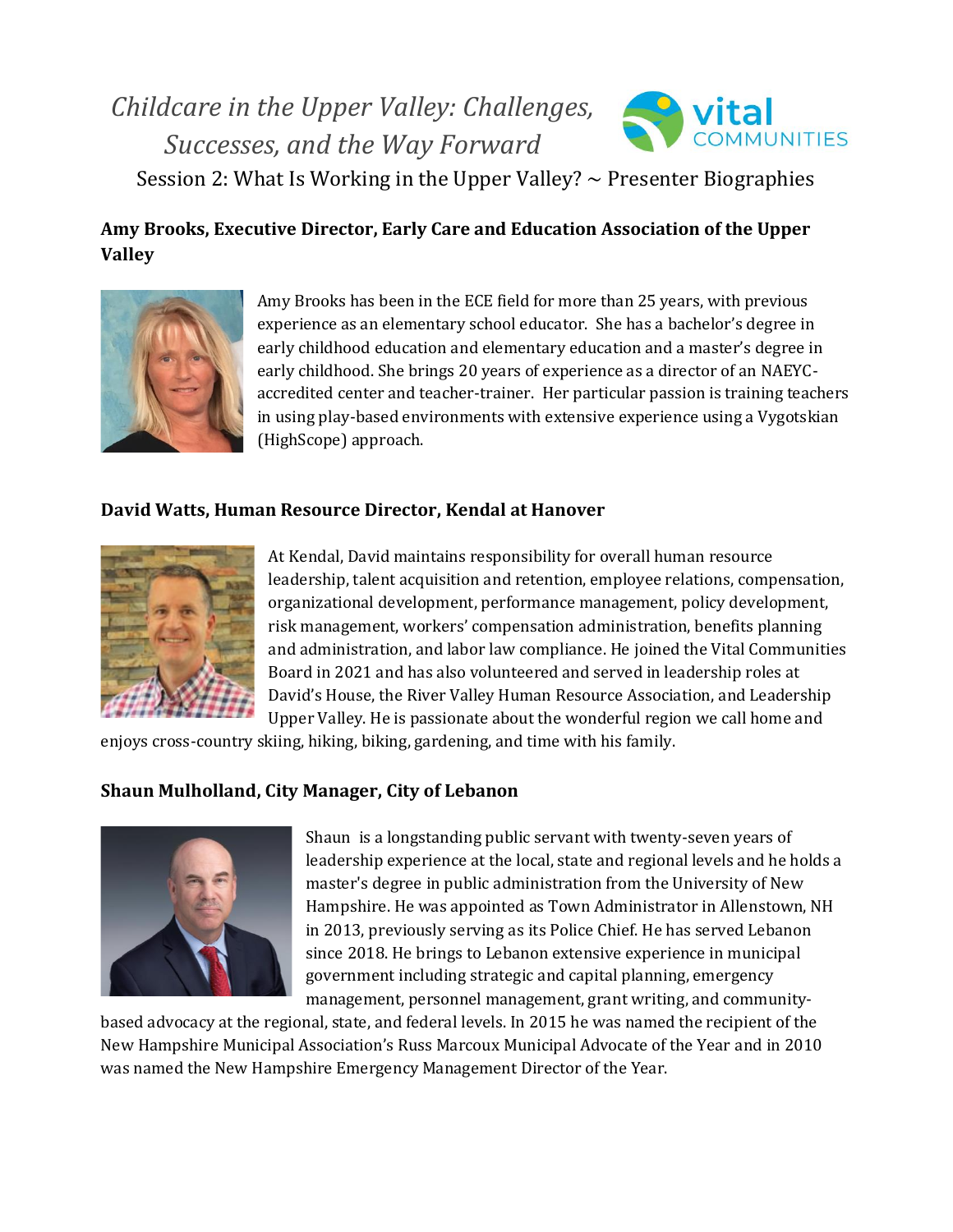#### **Rebecca Holcombe, Education Consultant**



As a child, Rebecca was lucky enough to attend a Head Start program and warmly remembers her Head Start teacher. In later years, and a different program, Rebecca was suspended from preschool, and hopes that experience and her subsequent career are a reminder that children who are challenging can grow up to contribute to their communities. As an elementary school principal, Rebecca experienced firsthand how powerful partnerships between schools and early care and learning educators are to making sure every kid has a fair chance, no matter what challenge life presents. As Vermont's Secretary of Education, Rebecca oversaw

implementation of Act 166, the bill that pays subsidies for every child who finds a Prekindergarten slot in a qualified provider. She is currently the Chair of the Norwich Child Care Committee, which was tasked with mapping the current child care landscape for Norwich and identifying possible strategies for supporting this critical sector. Today, she represents her own thoughts, based on that work, and does not speak for the committee.

### **Damian DiNicola, Chair, Subcommittees on Childcare/Early Childhood Education and Rural Education, Randolph Economic Development Council**



Damian runs a solo law practice in his hometown of Randolph, VT, where he lives with his wife and two young children. He also serves as Vice-Chair of the Green Mountain Economic Development Corporation. He served as Co-Chair of the Randolph Region Reenergized (R3) economic development and tourism committee. He spent his college, post-graduate and early career in Pennsylvania and Washington, D.C., before returning to Vermont. During that time he spent over a decade practicing business litigation with a prominent national law firm in Philadelphia.

#### **Brooke Counch Freeland, Managing Director, Couch Family Foundation**



In her position at the Foundation, Brooke is responsible for setting the strategic direction of the Foundation and for advising the trustees on their philanthropic giving. Additionally, she consults for the United Way for Greater Austin, providing guidance and leadership on early childhood education policy and advocacy. Brooke developed her interest in public policy working as the legislative director for former Massachusetts State Senator Robert O'Leary, where she focused on pre-K-16 education policy. More recently, she worked as the communications director for Strategies for Children and the Early Education for All Campaign, an advocacy organization based in Boston. Brooke participates

on the board of several nonprofits including Positive Tracks and Generation Serve and co-chairs the Grants Committee for the Women's Fund of the Austin Community Foundation. Brooke grew up in the Upper Valley and holds a BA from Colgate University and a MPA from New York University. She currently resides in Austin, TX, with her husband and two young daughters.